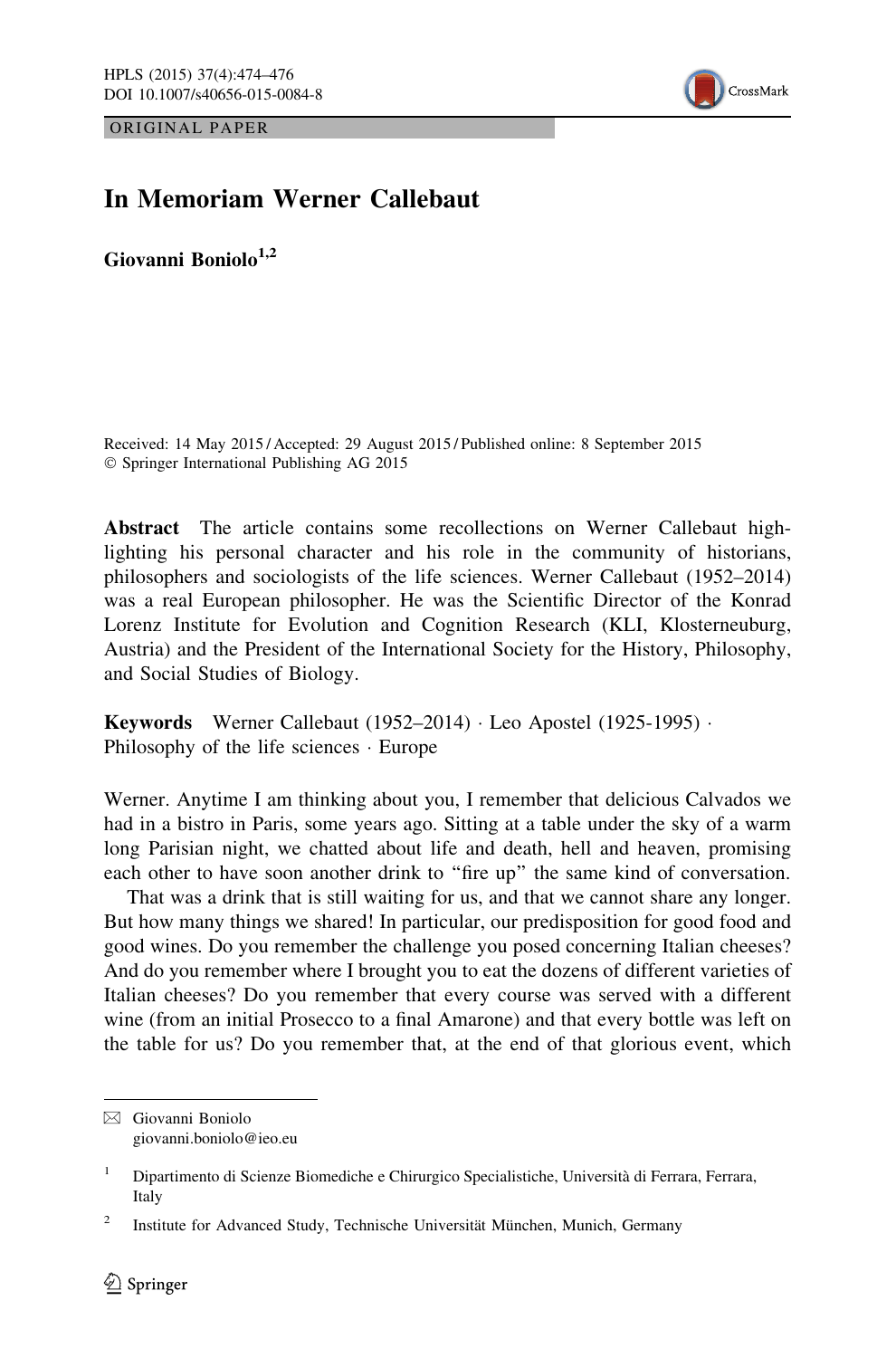would have deserved to be described by an ancient Greek poet, you declined a lift in my scooter and preferred to take a taxi?

On the other hand, I cannot forget your smiling face, but even the incredible capacity of organizing events without being stressed and without creating any friction among the participants. This did not mean that you were a malleable or compliant man. Not at all. Your friendly approach was accompanied by conceptual rigor, intellectual critical insight and organizational severity that sometimes forced you to blurt out sarcastic complaints addressed to senior or junior fellows who did not meet your scientific or ''existential'' expectations.

You did not like the approximations of many, whenever you were involved in an organisational activity.

You did not like the ''arrogant-without-a-cause'' colleagues that too often we meet around the world.

You did not like those who where speaking about philosophy of science (in particular, philosophy of the life sciences) without knowing science.

You did not like those who were without any awareness of the importance of the history of philosophy but conceited in their ignorance.

You did not like much of the contemporary philosophy of science, too often turned into a scholastic exercise.

Nevertheless, all of your intellectual idiosyncrasies were accompanied by your capacity of being amicable and amiable, of being loved by everyone. I never met, Werner, someone talking badly about you behind your back.

Always with your rucksack around the world to represent the beauty of the wandering of free thinking. Always losing something (a phone, a lap top, …) during your trips, but always offering your enthusiasm to the people you met: undergraduates, graduates, less young and close-to-retirement researchers.

Yes, we spoke also about retirement. But it was unthinkable that you could have retired, because your philosophical, organisational, relational job was your life (and surely your life was not a job for you). It was unthinkable that the European community of the philosophers of the life sciences could miss you just for a trivial retirement.

How many times did we discuss the necessity to create a community of good young scholars also in Europe? Not in contrast to other communities, but to show that the seeds of the pre-World-War-II European philosophy of science were not lost forever. Maybe it was the influence of your old mentor, Leo Apostel (1925–1995): a Belgian philosopher from whom you learned the relevance and the necessity of interdisciplinarity, especially between natural sciences and humanities. Maybe it was your training in a moment in which European philosophy was not yet going towards complete homogenization and compartmentalisation. I do not know. But I know how much you, man belonging to that world, have also been a man of tradition, a man with an identity. You knew that identity means tradition, and that tradition does not mean conservatism.

You were in touch with hundreds of scholars around the world. I was always surprised by the thickness of your address book. Usually a man with too many relationships is a man without his own soul. This did not happen to you. Your soul was much greater than your address book. Anyone for you was the only one.